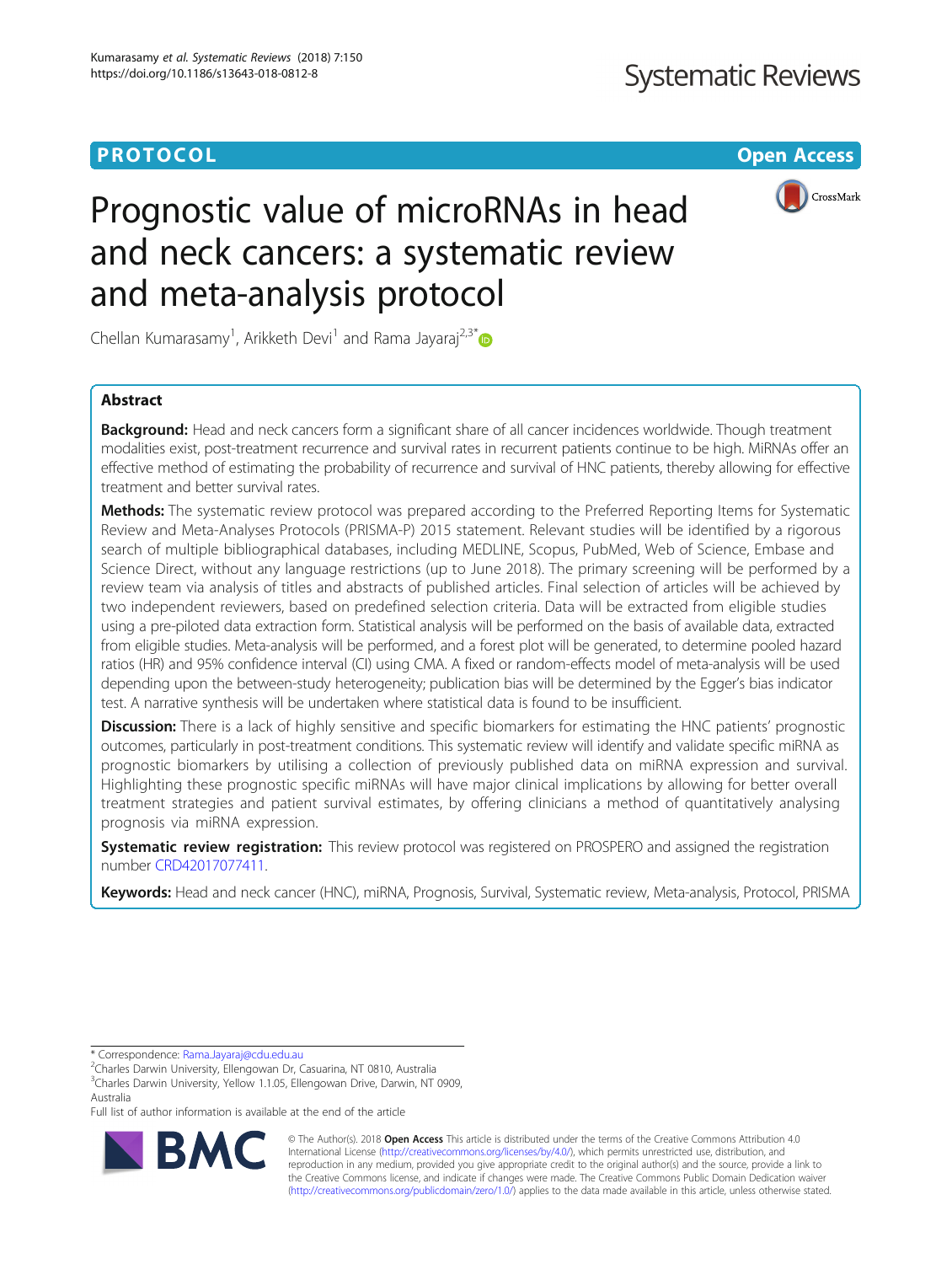## Background

Head and neck cancer (HNC) is the sixth leading cancer worldwide, with an annual incidence rate of more than 550,000 cases with around 300,000 deaths each year [\[1](#page-5-0)]. It has strong associations with specific environmental and lifestyle risk factors, such as tobacco and alcohol consumption, Epstein-Barr virus (EBV) and human papillomavirus (HPV) infection [[2\]](#page-5-0). Fifty to sixty percent of HNC patients with advanced disease stages have been shown to develop loco-regional recurrences within a 2-year period frequently. Twenty to thirty percent of the HNC patients with recurrences also develop distant metastasis, leading to poor prognosis [\[3](#page-5-0)]. HNC diagnosis is based on established diagnostic methods such as histology analysis of biopsy and fusion positron emission tomography-computerised tomography (PET-CT) [[4](#page-5-0)]. Treatment of HNC has also been well established and is of the multimodality form with emphasis on surgical resection and radiotherapy [[5\]](#page-5-0). Prognosis of HNC patients in post-treatment condition, however, is primarily the result of subjective analysis during treatment by assessment of histological grade, the pattern of tumour invasion, the proximity of carcinoma to resection margins and the presence of extra-nodal spread [[5\]](#page-5-0). Therefore, it is observed that the current strategy for assessment of cancer prognosis in HNC is primarily qualitative and subjective. MicroRNA (miRNA) analysis offers an alternative method for assessment of prognosis which is both quantitative and objective. The deregulated miRNA expression profile found in the cancerous state of HNC has been suggested as an avenue for cancer screening, diagnosis and prognosis [\[6](#page-5-0)].

miRNAs that regulate the expression of genes involved in cancer development and progression may offer a non-invasive, sufficiently sensitive method for HNC detection, monitoring and prognosis [\[7](#page-5-0)]. It is now well recognised that aberrant expression of miRNA is connected with cancer development and progression [[8](#page-5-0)]. A number of studies have also identified some miRNAs as having great potential as diagnostic and predictive biomarkers [[9,](#page-5-0) [10\]](#page-5-0). A number of miRNA were also reported to be either over-expressed, under-expressed or dysregulated in HNC patients [\[11,](#page-5-0) [12](#page-5-0)]. However, despite significant methodological progress, concrete biomarkers capable of guiding treatment are yet to be identified. A comprehensive systematic review and meta-analysis consisting of data accumulated from a broad set of published studies will allow us to explore the implication of prognostic specific miRNA expression in HNC patient survival. Establishment and substantiation of specific miRNAs as reliable prognostic markers may also allow for treatment modalities in HNC to be patient-centric, leading to enhanced survival rates in patients. miRNA expression profiling of HNC patients will also serve to identify the expression rates of the prognostic specific miRNAs and will help predict treatment response in patients [\[13](#page-5-0)]. Thus, comparison of expression profiles between primary and metastatic HNC cancer patients may serve to underline miRNA that plays a major role as prognostic markers.

There is a dearth of comprehensive analyses verifying the effectiveness of miRNAs as prognostic biomarkers in HNC. Previous studies have explored prognostic effects of miRNAs in HNC patients, but the scope of these studies has been limited to a few miRNAs. This study will focus on previous clinical studies and investigate the significance of multiple miRNAs found to be underexpressed or over-expressed in HNC as viable prognostic markers. Furthermore, it will also put into perspective the over-representation of a few significant miRNAs observed in a majority of clinical studies investigating the prognostic utility of miRNA in HNC [\[14](#page-5-0)].

Though previous studies are investigating the prognostic utility of miRNA in HNC exist, they are limited to either a single miRNA or a small set of miRNA [\[14](#page-5-0)]. This approach limits the scope on the variety of miR-NAs that could be used as prognostic biomarkers. This systematic review and meta-analysis of prognostic specific miRNA expression in HNC will ameliorate this issue by focusing on miRNA expression profiles as well as individual significantly expressed miRNA. This review will attempt to highlight patient clinical outcome patterns based on miRNA expression, which will inform clinical decision makers on patient-centric HNC treatment and management.

#### **Objectives**

- 1. To identify the specific miRNAs involved in head and neck cancer prognosis.
- 2. To investigate the overall effect of miRNA expression on prognostic outcomes in patients with head and neck cancers.
- 3. To establish the up- and downregulated miRNAs in head and neck cancer metastasis.
- 4. To compare the miRNA profiles between metastatic and primary head and neck cancers.

### Methods

#### The aim of the study

This study aims to analyse the outcomes of multiple previously published studies to evaluate the effectiveness of using miRNA as a reliable prognostic indicator in HNC. The pooled data will include studies focusing on multiple population cohorts and the survival outcomes of the HNC patients under different miRNA expression rates. The study will follow the PRISMA guidelines for systematic review and meta-analysis.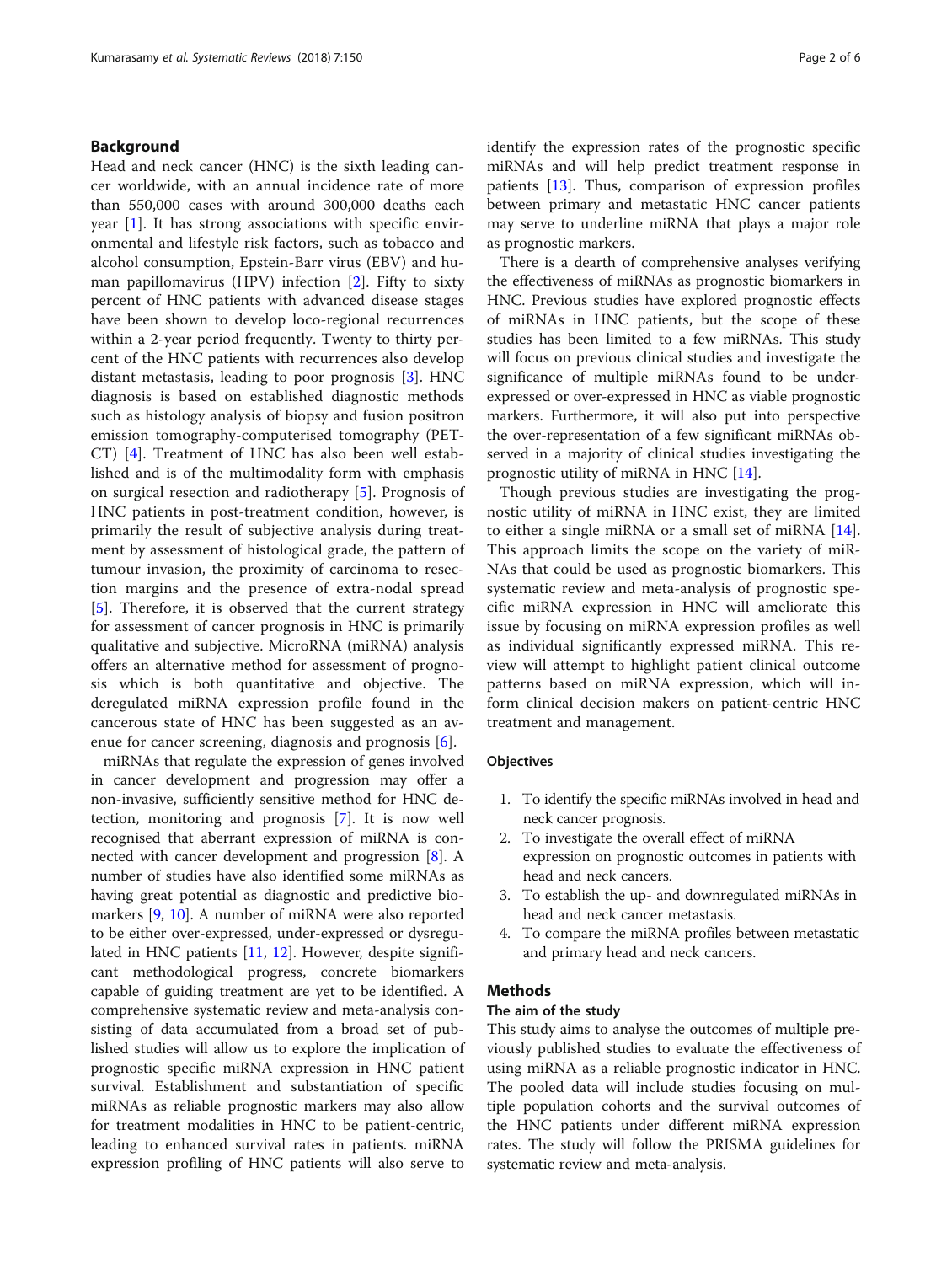### Review questions

- 1. What are the significantly expressed miRNA in HNC?
- 2. What is the significance of miRNAs in determining patient survival?
- 3. Which miRNAs can potentially have utility as prognostic biomarkers in HNC?

## Study design

### Search methods for identification of studies

The search strategy involves searching MEDLINE, Scopus, PubMed, Web of Science, Embase and Science Direct for published studies. The search strategy is designed to be broad and inclusive, with a prime focus on minimising bias while maximising sensitivity. This is to be achieved by utilising a broad set of keywords, which will allow for a comprehensive search (Table 1). Specific keywords will also contain subsets for better accuracy during the search. The keywords will be arranged in a strict order of relevance to study, to form a core search string, which will then be refined by the addition of combinations of the remaining keywords. To identify all relevant articles, the results of the primary search will be complemented with results obtained from Google Scholar, conference proceedings and published theses. The reference

Table 1 Sample syntax for database search strategy

|  |  | "miRNA" [Topic] AND "Head and Neck Cancer" [Topic] |  |  |  |  |
|--|--|----------------------------------------------------|--|--|--|--|
|--|--|----------------------------------------------------|--|--|--|--|

- 2. "Head and Neck Cancer" [Topic] AND "miRNA" [Topic] AND "Prognosis" [Topic]
- 3. "Head and Neck Cancer" [Topic] AND "Overall Survival" [Topic] OR "Disease Free Survival" [Topic] OR "Disease-Specific Survival" [Topic]
- 4. "Head and Neck Cancer" [Topic] AND "miRNA expression" [Topic]
- 5. "Head and Neck Cancer" [Topic] AND "miRNA" [Topic] AND "Upregulation" [Topic]
- 6. "Head and Neck Cancer" [Topic] AND "miRNA" [Topic] AND "Downregulation" [Topic]
- 7. "Head and Neck Cancer" [Topic] AND "miRNA" [Topic] AND "Deregulation" [Topic]
- 8. "Head and Neck Cancer" [Topic] AND "miRNA" [Topic] AND "Biomarkers" [Topic]
- 9. "Head and Neck Cancer" [Topic] AND "miRNA" [Topic] AND "Surgery" [Topic]
- 10. "Head and Neck Cancer" [Topic] AND "miRNA" [Topic] AND "Radiotherapy" [Topic]
- 11. "Head and Neck Cancer" [Topic] AND "miRNA" [Topic] AND "Chemotherapy" [Topic]
- 12. "Head and Neck Cancer" [Topic] AND "miRNA" [Topic] AND "Clinical study" [Topic]
- 13. "Oral cancer" [Topic] AND "miRNA" [Topic]
- 14. "Head and Neck Squamous Cell Carcinoma" [Topic] AND "miRNA" [Topic]

lists of screened articles will also be used to validate the robustness of the search strategy.

The prospective keywords using Medical Subject Headings (MeSH) to be utilised in this search strategy, to form the core search, in order of importance, are:

- 1. miRNA
- 2. Head and Neck Cancer
- 3. Prognosis
- 4. Survival
	- Overall Survival
	- Disease-Free Survival
	- Disease-Specific Survival
- 5. miRNA expression
	- upregulation
	- downregulation
	- deregulation/dysregulation
- 6. Biomarkers
- 7. Treatment
	- Surgical resection
	- Radiotherapy
	- Chemotherapy
- 8. Clinical study
- 9. Oral cancer
- 10. Head and Neck Squamous Cell Carcinoma (HNSCC)

## Selection of studies

The studies will initially be selected based on the individual judgement of two authors upon reading of the title and abstract of the articles. Both prospective and retrospective observational studies involving miRNA expression assessment in HNC patients will be considered. Observational studies presenting study-specific data (e.g., hazard ratio, 95% confidence intervals) or sufficient data for an outcome measure to be calculated will also be included. There will be no restriction by study setting. Once relevant articles are screened in, a complete analysis of the full-text articles will be performed, by the previously defined selection criteria, independently by two authors. The authors will mark the articles as included, excluded or pending (if uncertainty about the inclusivity of the article arises). Any discrepancy will be resolved by discussion amongst the two authors. Any major disagreements will involve a team decision or third reviewer to generate a resolution. A flow chart describing this process will be generated to facilitate transparency.

#### Criteria for considering studies for the review

The criteria for considering studies for the review are designed to be broad and inclusive. Any clinical study investigating miRNA expression in human participants or fresh/preserved tissue samples and correlating it with patient survival will be considered for the systematic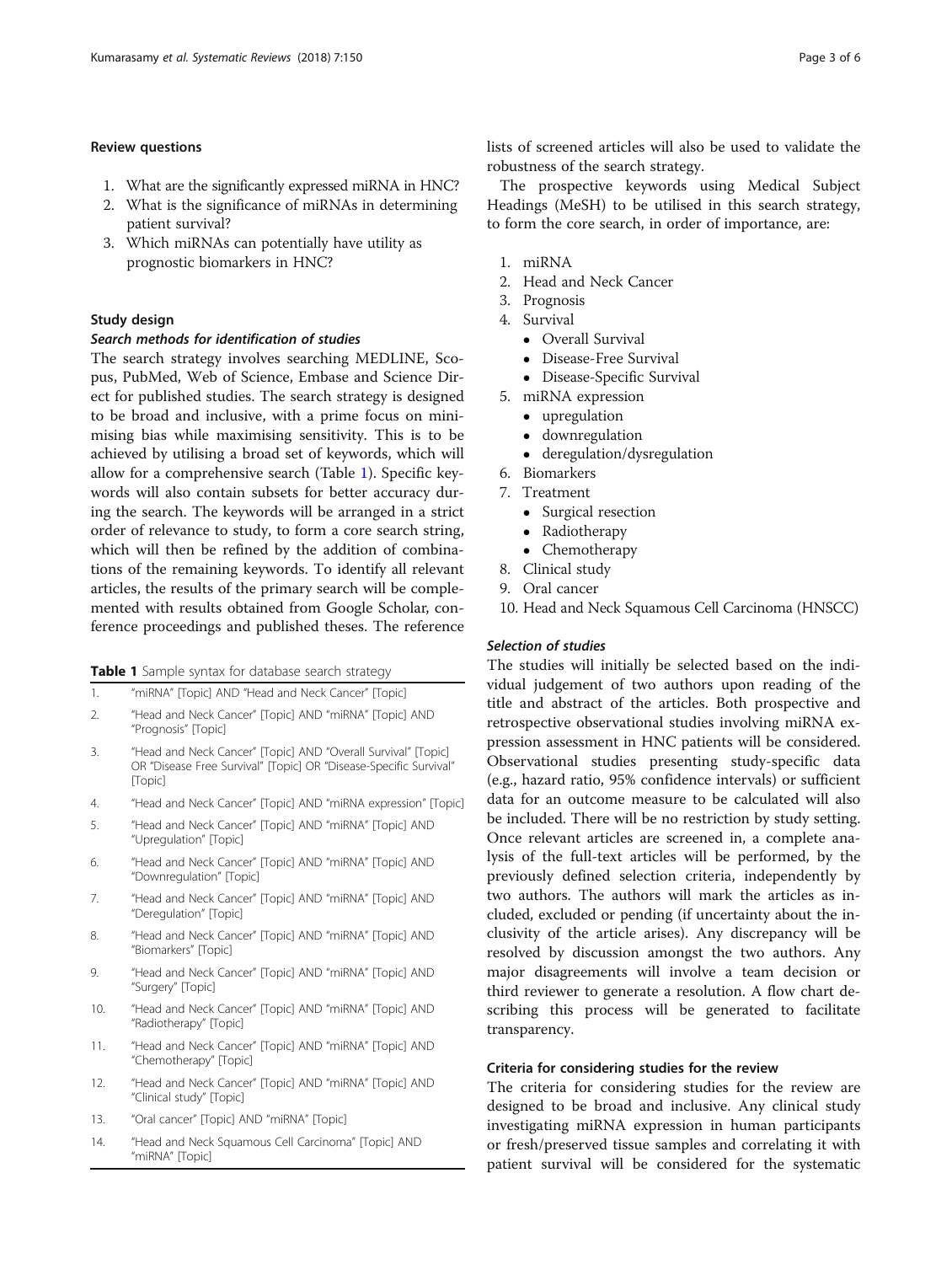review and meta-analysis. The broad criteria circumvent the issue of a small pool of published literature on the subject, which is often a major obstacle faced during systematic reviews and meta-analyses.

## Inclusion criteria

- Research studies that analyse miRNA expression in HNC patients
- Articles that investigate the association between miRNA expression and patient survival
- Studies that discuss validated miRNA screening in HNC
- Studies that discuss the clinicopathological characteristics of HNC patients
- Studies that are appropriate to the PRISMA guidelines for systematic review and meta-analysis
- Articles will be included, irrespective of any language of publication

## **Participants**

The systematic review and meta-analysis will include studies involving patients suffering from all types of HNC. Participants with clearly confirmed diagnoses of HNC will be included. To allow this study to be globally applicable, regardless of patient type, no restrictions will be placed on age, gender, region or ethnicity of the patients included in the study.

#### Types of studies to be excluded

- Letters to the editor, case reports, case studies and review articles of HNC
- In vivo and in vitro studies of miRNA expression
- Studies investigating a patient/population cohort that has been represented previously in another study
- Studies involving patients suffering from oesophageal cancer as part of patient cohort representing HNC
- Self-reporting of the disease and questionable survey and screening methods of deduction have been employed.

#### Data extraction and management

The HNC miRNA prognosis literature will be stored into a reference management software EndNote™. This will contribute to a healthy working relationship among the review team during the study selection process. The authors will select the studies based on the study selection criteria and will upload relevant studies into EndNote™. This will assist in preparing a PRISMA flow diagram after the screening process by the HNC miRNA prognosis review team. HNC reviewers will also be using the traditional forms of data management in this process. A standardised, pre-piloted form will be used to extract data from each eligible study for assessment of study quality and data synthesis. Text, tables and figures from these studies will be used to extract the required data. All extracted data will be converted to Microsoft Excel spreadsheets for ease of data handling.

Data items The standardised data extraction form for this study will contain the following parameters:

- Name of the first author
- Year of publication
- Country
- Number of participants<br>• Study population
- Study population
- Assay methods
- Tumour stage
- Tumour anatomic location<br>• Clinicopathological charact
- Clinicopathological characteristics (age, gender, risk factors and metastasis)
- Significantly expressed miRNAs
- Upregulated, downregulated and dysregulated miRNAs
- Hazard ratio (HR) with 95% confidence interval (CI) of patient survival including, overall survival (OS), disease-free survival (DFS) and disease-specific survival (DSS)

## Assessment of risk of bias

Quality appraisal of selected articles will be done via a quality assessment tool developed by the National Heart, Lung, and Blood Institute (NHLBI) for observational and cross-sectional studies [[15\]](#page-5-0). This assessment tool will be applied to all the selected full-text articles which will be rated as good, fair or poor. The risk of bias is inversely correlated with the quality of the study, with a high risk of bias translating to a rating of poor quality while a low risk of bias translates to a rating of good quality. Any disagreements between reviewers, during quality appraisal, will be resolved by the involvement of a third reviewer.

#### Dealing with missing data

Studies containing missing data will only be included if the missing data is procured by contacting the corresponding authors of such studies. If not, the studies containing partial data will be rejected from inclusion in the systematic review and meta-analysis to maintain the quality of the study.

#### Assessment of reporting bias

Publication bias will be evaluated using the Egger's bias indicator test. The symmetry of funnel plots generated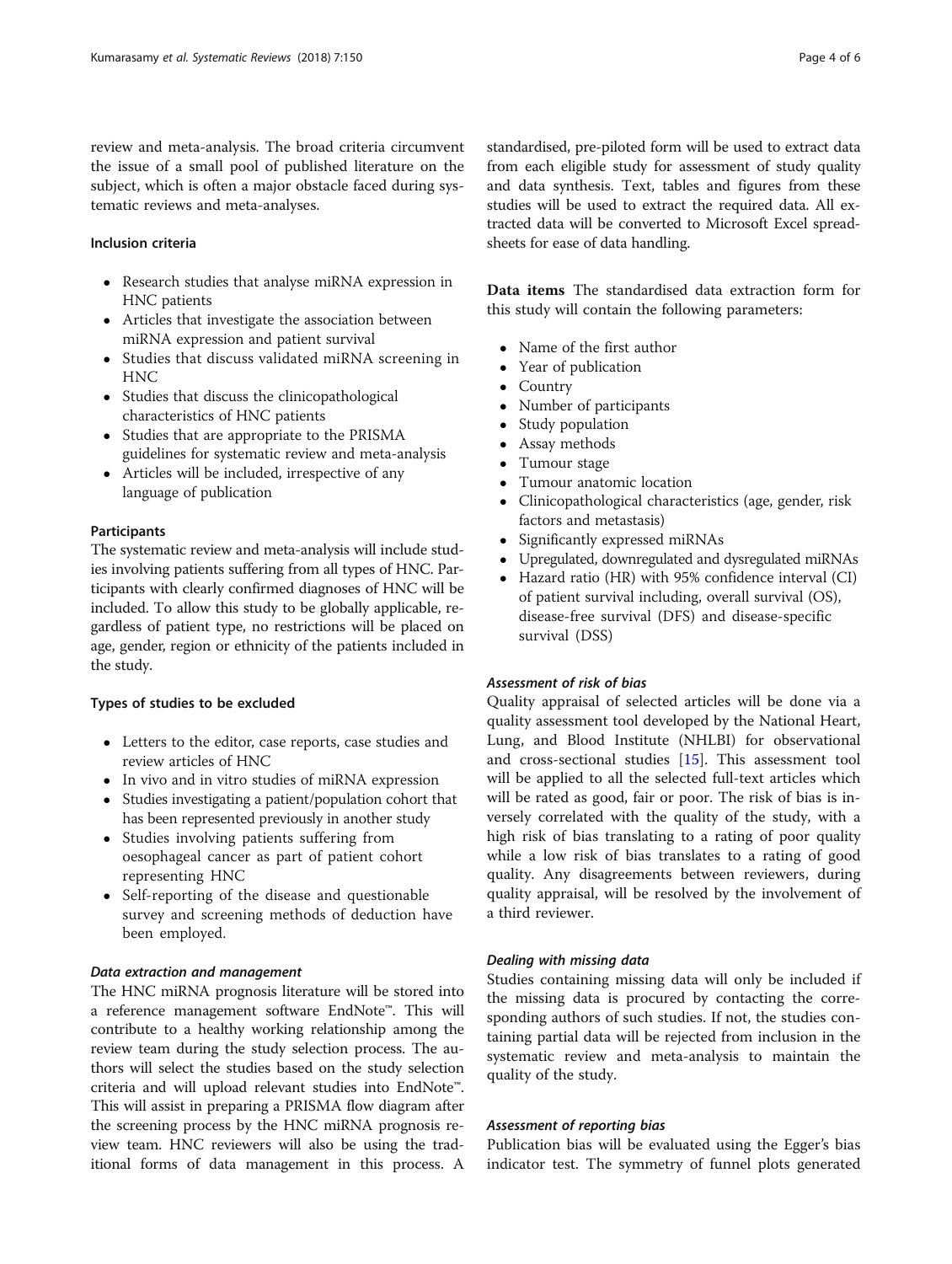using log [HR] and standard error (S.E.) will also be used to assess for publication bias visually.

#### Data synthesis

Meta-analysis uses an aggregate of quantitative synthesis of various miRNA studies and yields mean effect size of the prognostic effects of miRNAs to enhance the power and reduce inconsistency. The effect size is the HR that provides the relative risk for survival data.

The pooled HR values from selected studies will be used to obtain a summary estimate of the relationship between miRNA expression and survival. Comprehensive Meta-Analysis (CMA) software will be used to analyse the data and perform a subsequent meta-analysis. Forest plots will be constructed using subsets from these total studies and will also be used for subgroup analysis for individual miRNA. The pooled HR and standard errors (95% CI values) will also be generated and reported.

We will manage a combination of unadjusted and adjusted hazard ratio estimates for the association between survival and the prognostic factor by using the patientlevel correlation itself as an approximation for the within-study correlation [\[16](#page-5-0)]. The alternative 'overall correlation' multivariate model [[17](#page-5-0)] can again be fitted without within-study correlations.

The common challenges are poor reporting of survival data, multiple populations and variation across the studies and publication bias. The studies in the analysis will be sampled from a universe of possible studies defined by our inclusion and exclusion rules and PRISMA guidelines outlined in this protocol. For this reason, the random effects model will be employed for the analysis.

Meta-analysis of prognostic factor studies often encounters multiple cut-points and/or methods of measurement. Riley et al. [[16\]](#page-5-0) demonstrated two models of meta-analysis, such as a 95% prediction interval with a random-effects meta-analysis ideal for estimating the distribution of a factor's prognostic effect across the different cut-points [\[18\]](#page-5-0) and measurement methods and multivariate meta-analysis models for investigating multiple prognostic results for each factor, relating to different cut-points and/or methods of measurement [\[19](#page-5-0)].

## Assessment of heterogeneity

Heterogeneity between the studies will be assessed using the  $I^2$  statistic, where an  $I^2$  value higher than 50% is considered indicative of substantial heterogeneity. A random or fixed effects model will be applied to the meta-analysis, based on heterogeneity. A  $P$  value of  $< 0.01$  will be considered statistically significant for Q test. The z-test will also be included in the meta-analysis to indicate the number of standard deviations from the study mean that each study may deviate. Heterogeneity is determined by Eggers bias

indicator test [\[20\]](#page-5-0). Quality assessment and statistical analysis would be performed [[15](#page-5-0)]. CMA is used to determine the pooled HR and 95% CI [[21](#page-5-0)].

#### Subgroup analysis

Subgroup analysis will only be performed if sufficient clinical data is available. The primary focus will be on the involvement of age and various risk factors associated with HNC on patient survival and their influence and effect upon specific miRNA prognostic markers and their expression. Further analysis may be performed based on different regional as well as ethnic subgroups. miRNAs have been expressed into low (downregulated), high (upregulated) and differential (dysregulated) levels. Subgroup analysis will be performed on all different miRNAs by three different expressions. Different expressions of the miRNAs and its associations with HNC survival will be measured.

#### Meta-regression

The heterogeneity could arise by not only technological platforms used, but also microRNAs variability expression, the number of microRNAs screened and characteristics of sample study. The source of heterogeneity will be estimated using meta-regression analysis of fitting covariates. The heterogeneity of proportional contributions of miRNA expression and survival outcomes with study covariates will be assessed using meta-regression analysis. The impact of proportional contributions of risk factor and combination of risk factors on fitting covariates such as technological platforms used, microRNAs variability expression, the number of microRNAs screened and characteristics of sample study will be calculated using meta-regression model.

#### Reporting of the review

The findings in the systematic review and meta-analysis will be summarised in a flow diagram that will outline the selection process as per PRISMA guidelines (2015 Statement) for reporting systematic reviews and meta-analysis [\[22\]](#page-5-0). This will include the list of excluded studies and the reasons for exclusion. In-text descriptions will be used to describe the qualitative data in the studies.

### **Discussion**

Previous reports have highlighted the association between miRNA expression and HNC disease prognosis. However, the key focus of a large number of those published studies is predominantly on a small subset of miRNAs, despite there being a large number of miRNAs that are upregulated or downregulated in HNC. Many of them have very little to no studies exploring their significance in the prognosis of HNC patients. This trend is also reflected in recent